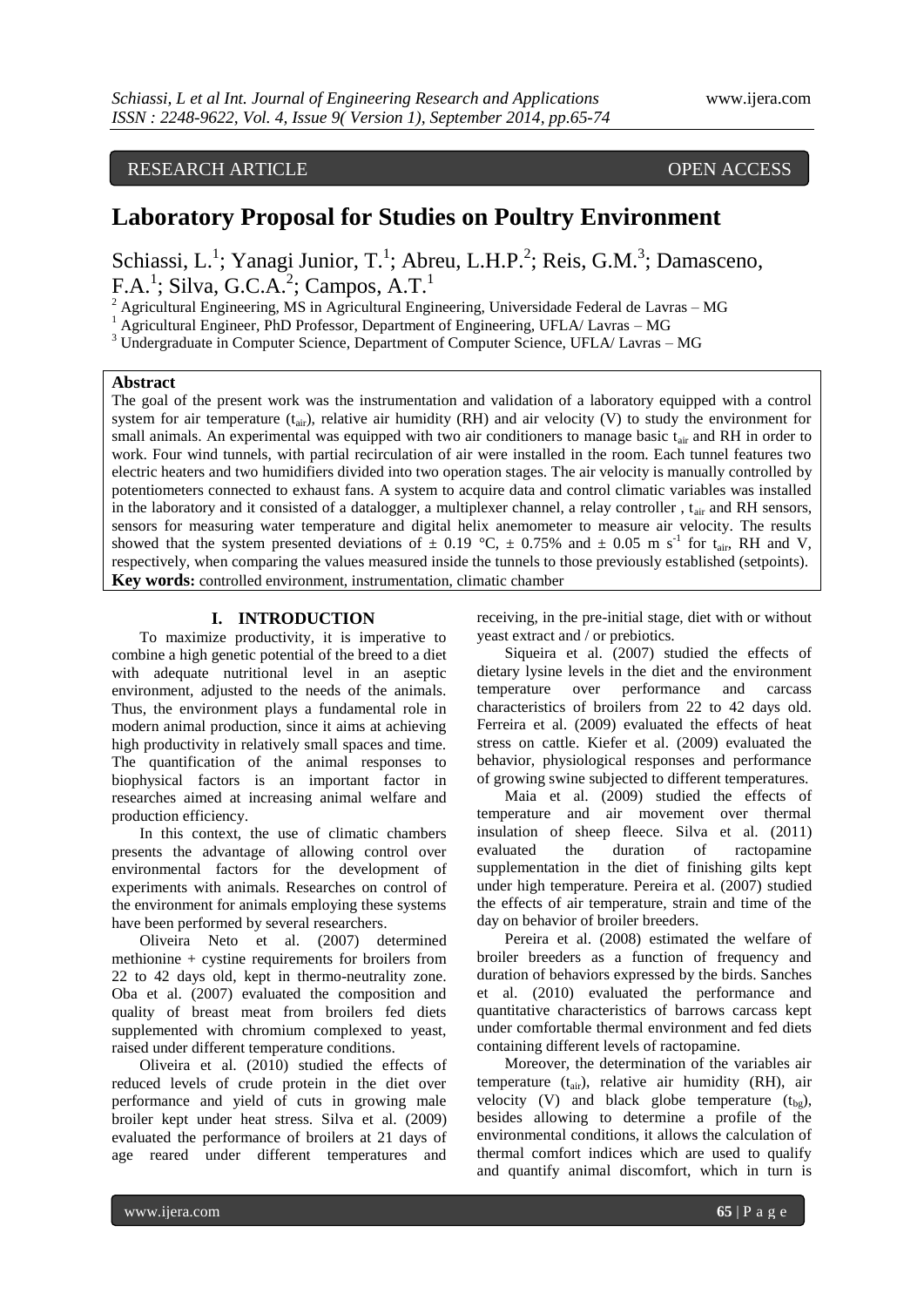related to the physiological responses and productive performance of animals, and it is an evaluation method that is indirect and practical (Damasceno et al., 2010).

Thus, the present work aimed at the instrumentation and validation of a laboratory equipped with control system for  $t_{\text{air}}$ , RH and V in the wind tunnels to study environment for small animals.

## **II. MATERIAL AND METHODS**

With the goal of studies on physiological and behavioral responses of small animals (broilers, hens, swine, quail, etc..), a laboratory consisting of four wind tunnels with partial recirculation of air and automatic temperature and relative air humidity control and manual control of velocity was built and instrumented.

#### **Physical structure and wind tunnels**

An experimental room, measuring 5.6 x 5.7 m with a 3.0 m high ceiling, was equipped with two 18,000 BTUs air conditioning systems to manage basic  $t_{air}$  values to maintain the desired environment within the experimental room (Figure 1). experimental room (Figure 1).

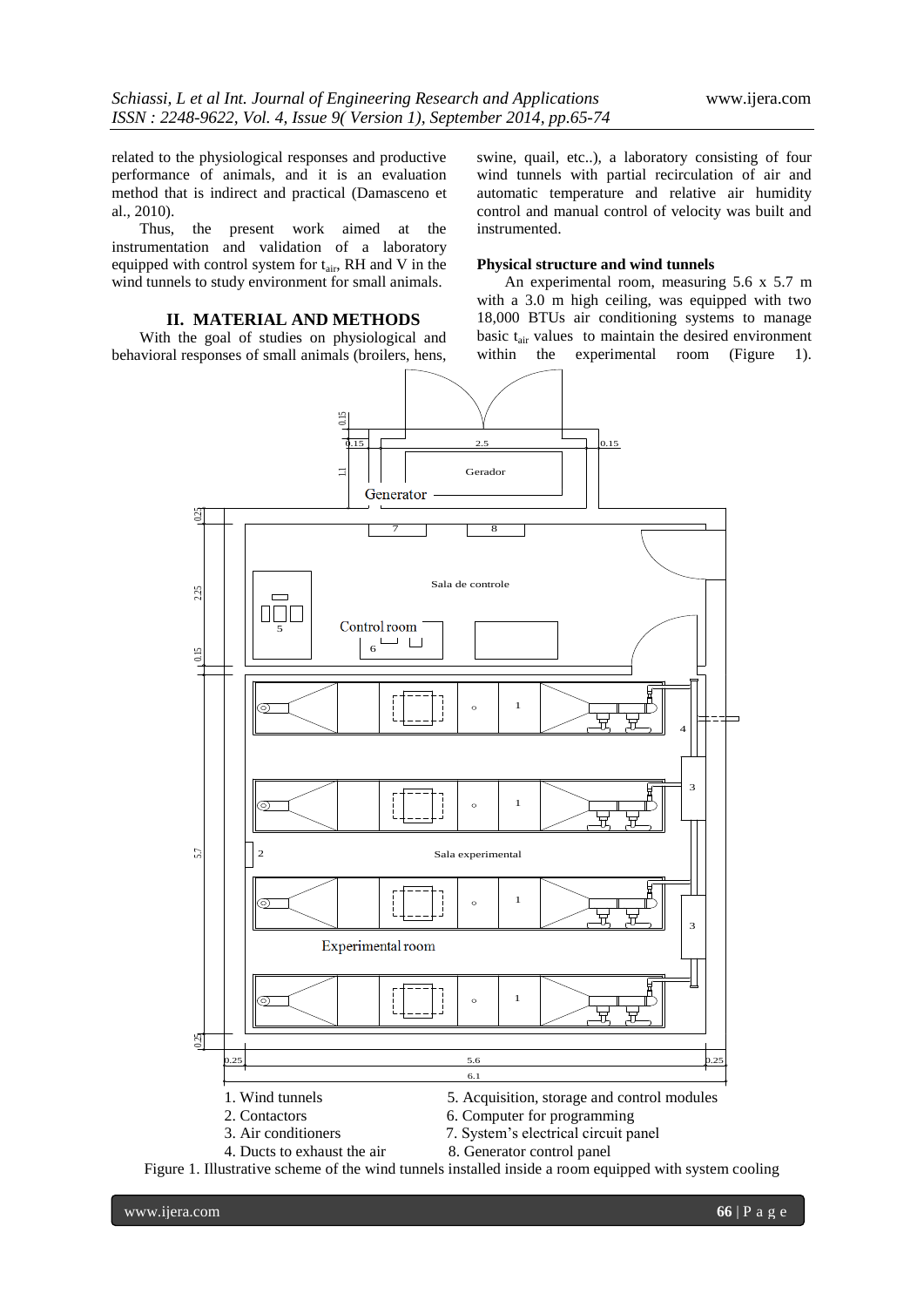Inside the room four wind tunnels (0.8 x 5.0 m) were installed in order to obtain different thermal conditions to which small animals may be subjected. The tunnels made of steel boards and PVC tubes have partial recirculation of air (Figure 2).

Each tunnel features two 600 W electric heaters and two humidifiers with average mist capacity of 300 mL.h -1 , divided into two operation stages. Each heating stage can be expanded up to 1800 W. The first stage allows the  $t_{air}$  and RH inside each tunnel to reach a minimum reference value and the second A.

stage is used to make a more accurate control of these variables.

The air velocity is manually controlled through potentiometers connected to 0.40 m wide exhaust fans and maximum flow of  $4200 \text{ m}^3 \text{ h}^{-1}$ . The area allocated for the animal is covered with highly transparent plastic film to allow the capture of digital and thermo-graphic images, and features a cage with an area equal to 0.24  $m^2$  (0.60 x 0.40 m) and 0.40 m high, fenced with wire mesh to lodge the animals.



Figure 2. Top (a) and lateral (b) views of the wind tunnel

#### **Measurement, instrumentation and control**

A system for acquisition and control of climatic variables was installed in the laboratory, comprising a datalogger (CR1000, Campbell Scientific), a multiplexer channels (AM16/32B, Campbell Scientific), a relays driver (SDM-CD16AC, Campbell Scientific), t<sub>air</sub> and RH sensors (HMP45C, Vaisala), sensors for measuring the water temperature (108 Vaisala), T-type thermocouple to measure the air temperature inside  $(T_{room})$  and ouside  $(t_{ext})$  the

experimental room, and the black globe temperature was measured through a T-type thermocouple installed in black globes.

The electrical heaters and humidifier were connected to the datalogger CR1000 through 16 channels from the relays driver (model SDM-CD16AC 16 channel, AC/DC controller, Campbell Scientific) connected to 16 electromagnetic relays (Figure 3).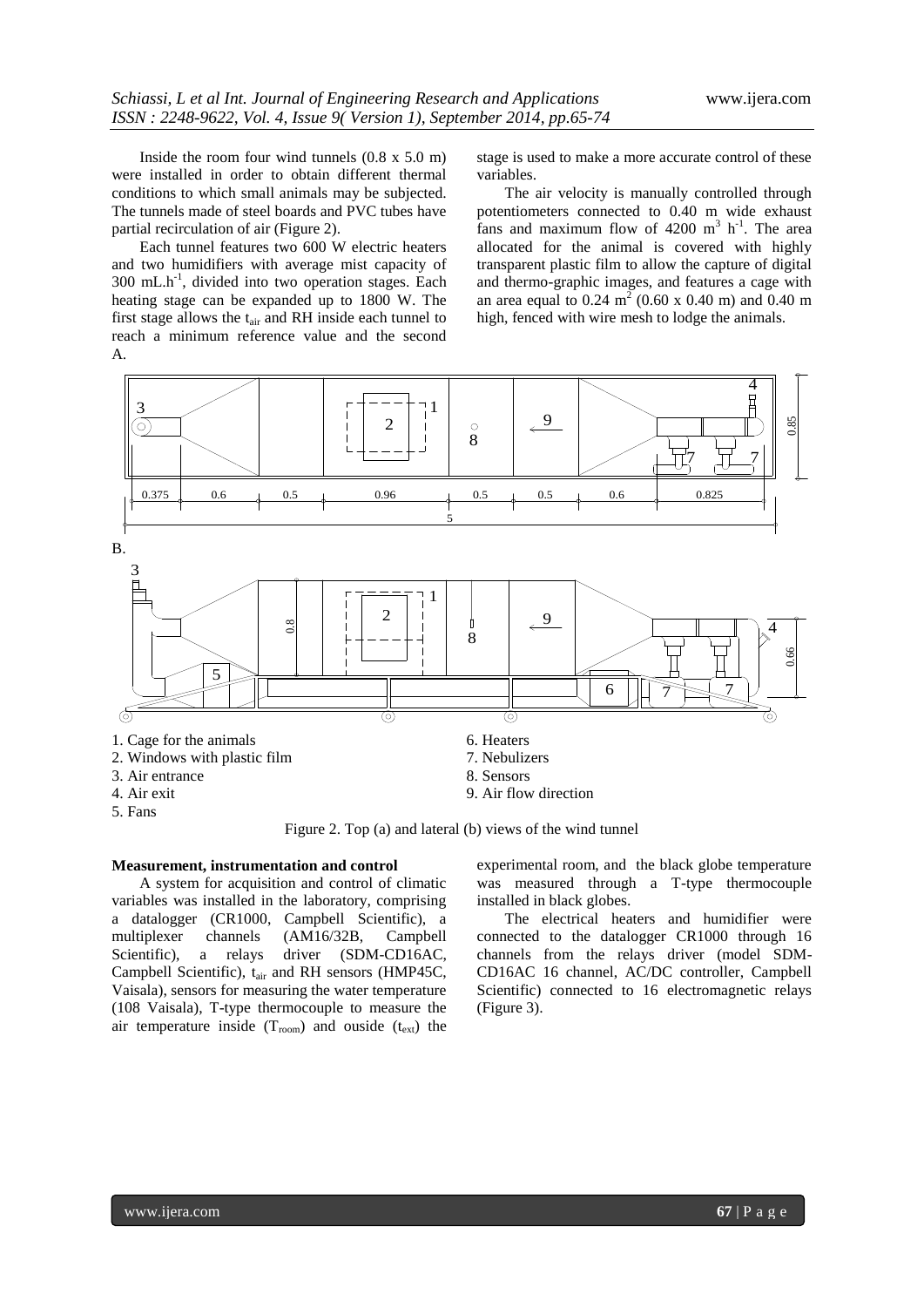

Figure 3. Simplified scheme representing the electric circuit for tair and RH control inside the wind tunnels

The control scheme for t<sub>air</sub> and RH through two operation stages followed the methodology adopted by Yanagi Junior et al. (2002), shown in Figure 4. The first stage is activated when the  $t_{air}$  reaches a value below  $t_{\text{air}}$  -  $\Delta t_{\text{air1}}$ , as  $\Delta t_{\text{air1}}$  represents a reliable value for the first stage in relation to the desired temperature, and is disabled when t<sub>air</sub> reaches a value above  $t_{\text{air}} + \Delta t_{\text{air1}}$ . The second stage is activated when the  $t_{\text{air}}$  is under the desired value and is disabled when the t<sub>air</sub> surpasses that same value.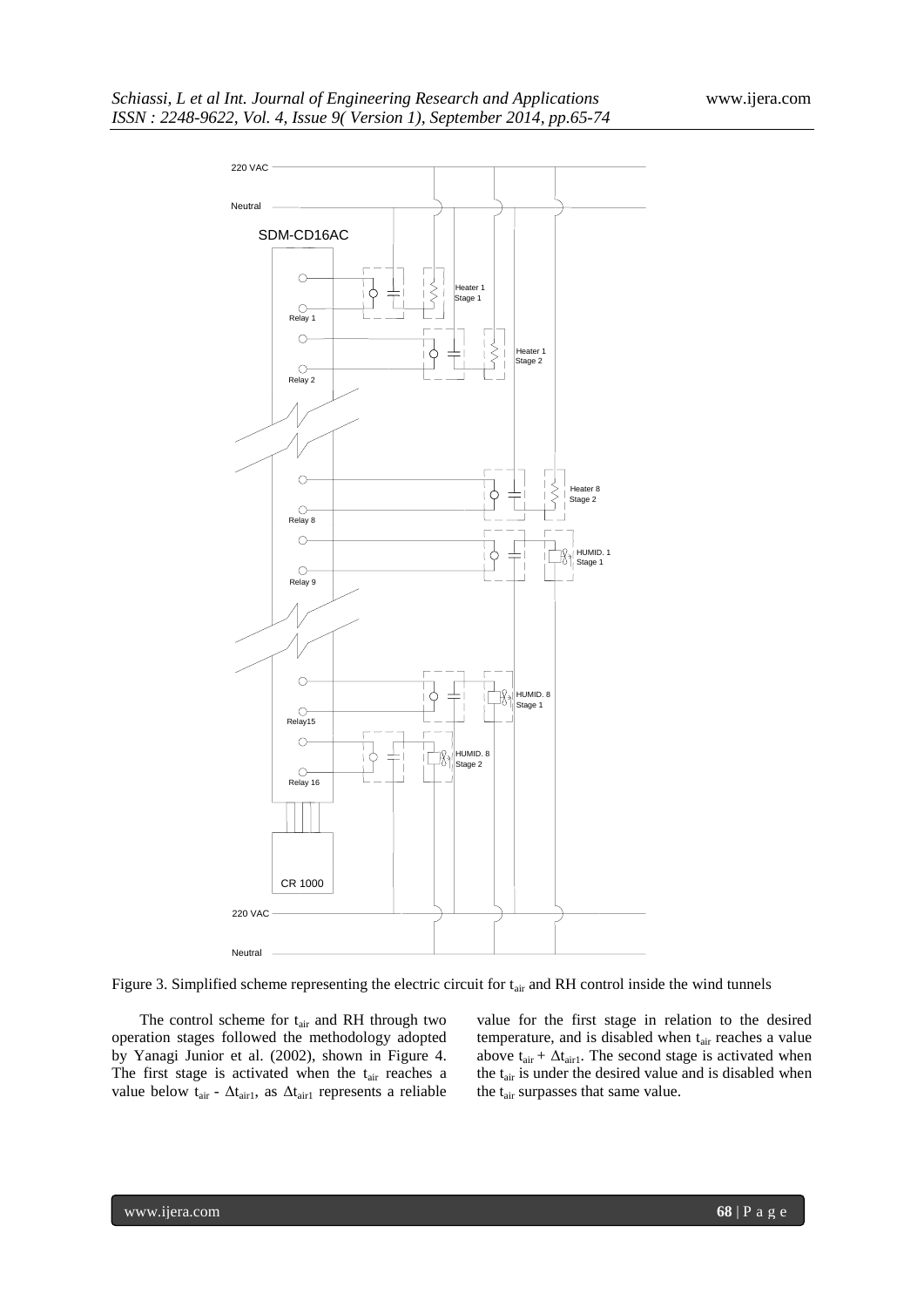

Figure 4. Flowchart illustrating the logic of  $t_{air}$  control for the stages 1 (a) and 2 (b). The same logic is applied to RH control

The velocity values for the air inside the wind tunnel were measured through a digital anemometer. Thus, the values for air velocity was obtained in 15 points distributed over an imaginary net located in

the transversal section of the cage and moved 0.15 m in the longitudinal direction (Figure 5). Three replicates were performed for each point, totaling 45 data points for each wind tunnel.



Figure 5. Representation of the measurement points for air velocity in the traversal (a) and longitudinal (b) sessions of the cage

A system with four digital cameras (TRENDnet, model TV-IP422W) equipped with wireless communication was installed in order to monitor animal behavior for later analysis, and surface temperature of the animals was monitored through an infrared camera (Fluke, model TI55FT20/54/7.5).

The values of  $t_{air}$ , RH,  $T_{room}$  and  $t_{ext}$  for each set point (previously established value of air temperature) were measured and recorded at intervals of 10 seconds for a period of approximately eight

hours, totaling 2880 logs, without the presence of animals within the wind tunnels.

# **III.RESULTS AND DISCUSSION**

In order to calibrate the system, the capacity of each tunnel to maintain a desired  $t_{air}$  and RH (set point) was evaluated. Therefore, four t<sub>air</sub> were tested (24, 27, 30 and 33 ° C) for an RH at 60 %. It was found that for the desired temperatures of 24 and 27 °C it was necessary to use only the first heating stage,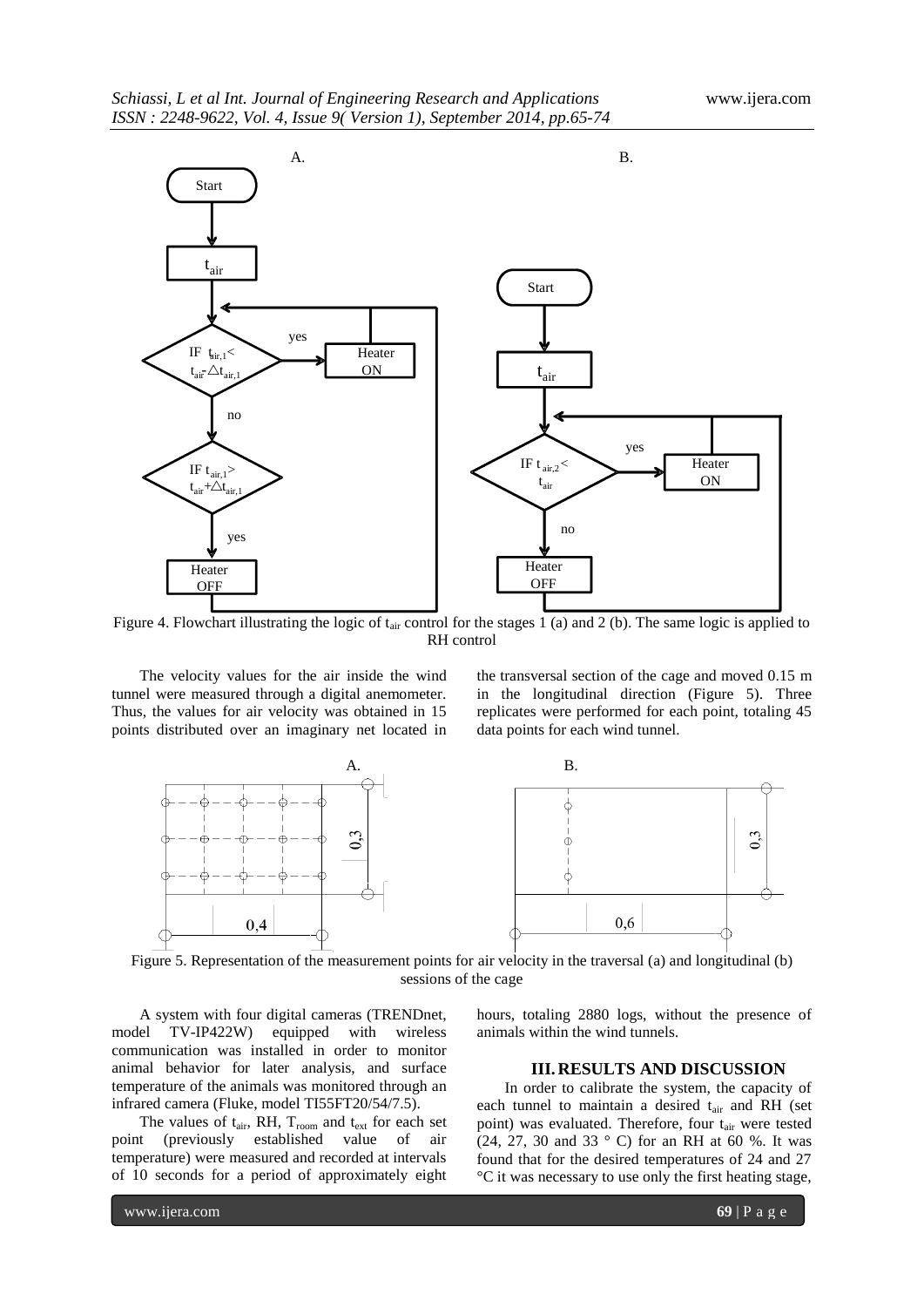while for temperatures of 30 to 33 °C the two stages were used. The nebulizers always operated in two stages, regardless of the temperature. The results obtained from the calibration are listed in Table 1 and the boxplots temperatures of 24, 27, 30 and 33  $^{\circ}$ C, and a relative humidity of 60% are shown in Figure 6.

In researches conducted by Silva et al. (2011), Oliveira et al. (2010), Sanches et al. (2010) and Oliveira Neto et al. (2007) , within the chambers, deviations of 1.30 °C, 0.60 °C, 2.90 °C and 0.50 °C were observed, respectively for  $t_{air}$  and 6.8, 3.2, 7.3 and 3.1%, respectively, RH, while in the present study, the maximum deviations were 0.19 and 0.75% for tair and RH, respectively, indicating a better ability to control the environment. This ability to maintain the set point is due mainly to the partial recirculation of air in the wind tunnels as well as the inherent characteristics of the system and the handling.

Table 1. Environmental conditions observed in the wind tunnels during the calibration period

| Tunnel         | Temperature $(^{\circ}C)$ |                  |      |      |      | Relative humidity (%) |                  |      |      |      |
|----------------|---------------------------|------------------|------|------|------|-----------------------|------------------|------|------|------|
|                | set                       | average $\pm$ sd | med  | min  | max  | set                   | average $\pm$ sd | med  | min  | max  |
| 1              | 33                        | $32.9 \pm 0.2$   | 32.9 | 32.5 | 33.5 | 60                    | $60.1 \pm 0.7$   | 60.1 | 57.1 | 62.3 |
|                | 30                        | $30.0 \pm 0.2$   | 30.0 | 29.6 | 30.4 | 60                    | $60.1 \pm 0.7$   | 60.1 | 58.3 | 62.8 |
|                | 27                        | $27.0 \pm 0.1$   | 27.0 | 26.7 | 27.2 | 60                    | $60.4 \pm 0.6$   | 60.4 | 59.0 | 63.3 |
|                | 24                        | $24.1 \pm 0.1$   | 24.1 | 23.8 | 24.3 | 60                    | $60.6 \pm 0.7$   | 60.4 | 59.2 | 62.7 |
| $\overline{2}$ | 33                        | $33.0 \pm 0.2$   | 33.0 | 32.6 | 33.5 | 60                    | $60.2 \pm 0.5$   | 60.2 | 58.3 | 62.2 |
|                | 30                        | $30.1 \pm 0.2$   | 30.1 | 29.6 | 30.6 | 60                    | $60.3 \pm 0.5$   | 60.3 | 59.0 | 62.9 |
|                | 27                        | $27.0 \pm 0.1$   | 27.0 | 26.7 | 27.4 | 60                    | $60.5 \pm 0.6$   | 60.4 | 59.2 | 62.1 |
|                | 24                        | $24.1 \pm 0.1$   | 24.1 | 23.8 | 24.5 | 60                    | $60.6 \pm 0.6$   | 60.5 | 59.4 | 62.4 |
| 3              | 33                        | $32.9 \pm 0.2$   | 32.9 | 32.4 | 33.5 | 60                    | $60.1 \pm 0.6$   | 60.1 | 58.6 | 62.2 |
|                | 30                        | $30.0 \pm 0.2$   | 29.9 | 29.4 | 30.4 | 60                    | $60.1 \pm 0.7$   | 60.1 | 58.4 | 62.8 |
|                | 27                        | $26.9 \pm 0.1$   | 26.9 | 26.6 | 27.2 | 60                    | $60.4 \pm 0.6$   | 60.3 | 59.0 | 62.5 |
|                | 24                        | $24.0 \pm 0.1$   | 24.0 | 23.6 | 24.3 | 60                    | $60.5 \pm 0.7$   | 60.4 | 59.1 | 62.9 |
| $\overline{4}$ | 33                        | $32.9 \pm 0.2$   | 32.9 | 32.5 | 33.4 | 60                    | $60.1 \pm 0.6$   | 60.1 | 58.0 | 62.6 |
|                | 30                        | $29.9 \pm 0.2$   | 29.9 | 29.5 | 30.4 | 60                    | $60.1 \pm 0.8$   | 60.0 | 58.0 | 62.8 |
|                | 27                        | $26.9 \pm 0.1$   | 26.9 | 26.4 | 27.2 | 60                    | $60.3 \pm 0.6$   | 60.3 | 58.7 | 62.9 |
|                | 24                        | $24.1 \pm 0.1$   | 24.1 | 23.7 | 24.4 | 60                    | $60.6 \pm 0.6$   | 60.5 | 59.3 | 62.5 |

sd: standard deviation; med: medium; min: minimum; max: maximum

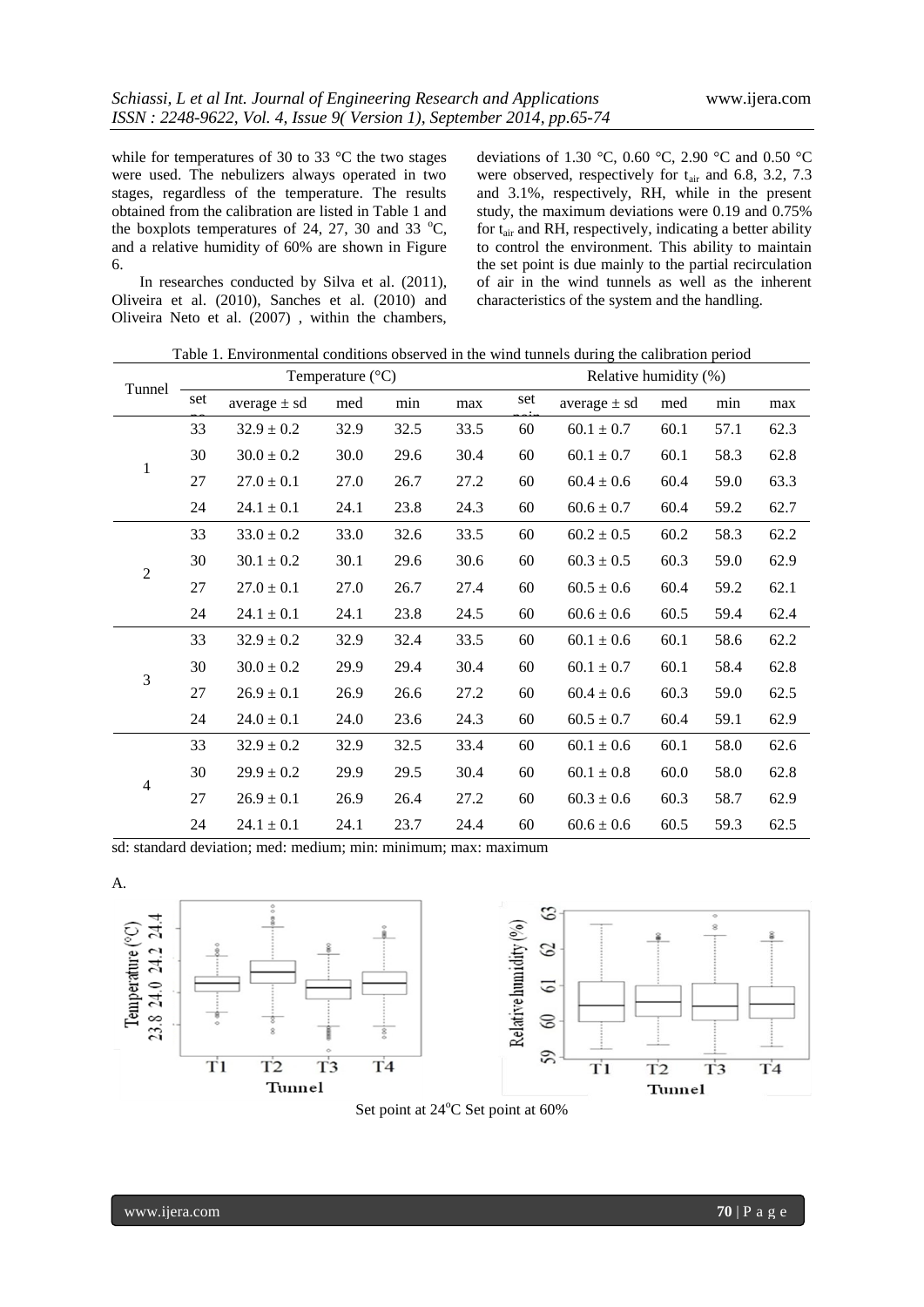

Figure 6. Boxplots for the temperatures of 24 (a), 27 (b), 30 (c) and 33  $^{\circ}$ C (d) and relative humidity at 60% for each wind tunnel (T1, T2, T3 and T4)

The values obtained for the air velocity inside the wind tunnel are shown in Table 2.

Table 2. Values observed for the air velocity in the transversal session of the cage located inside the wind tunnels

|        | Air velocity $(m s-1)$ |        |                            |         |  |  |  |  |  |
|--------|------------------------|--------|----------------------------|---------|--|--|--|--|--|
| Tunnel | average $\pm$ sd       | medium | $\cdot$ $\cdot$<br>minimum | maximum |  |  |  |  |  |
|        | $0.48 \pm 0.05$        | 0.50   | 0.30                       | 0.60    |  |  |  |  |  |
| ∠      | $0.48 \pm 0.04$        | 0.50   | 0.40                       | 0.60    |  |  |  |  |  |
|        | $0.47 \pm 0.05$        | 0.50   | 0.30                       | 0.60    |  |  |  |  |  |
|        | $0.48 \pm 0.05$        | 0.50   | 0.30                       | 0.60    |  |  |  |  |  |

sd: standard deviation

From Figure 7, it is observed that the response time for the air temperatures inside the wind tunnel reached previously established values (set points) were 19 min 10 s, 20 min 10 s, 17 min 00 s 30 min 00 s and, at temperatures of 24, 27, 30 and 33  $^{\circ}$ C, respectively.

www.ijera.com **71** | P a g e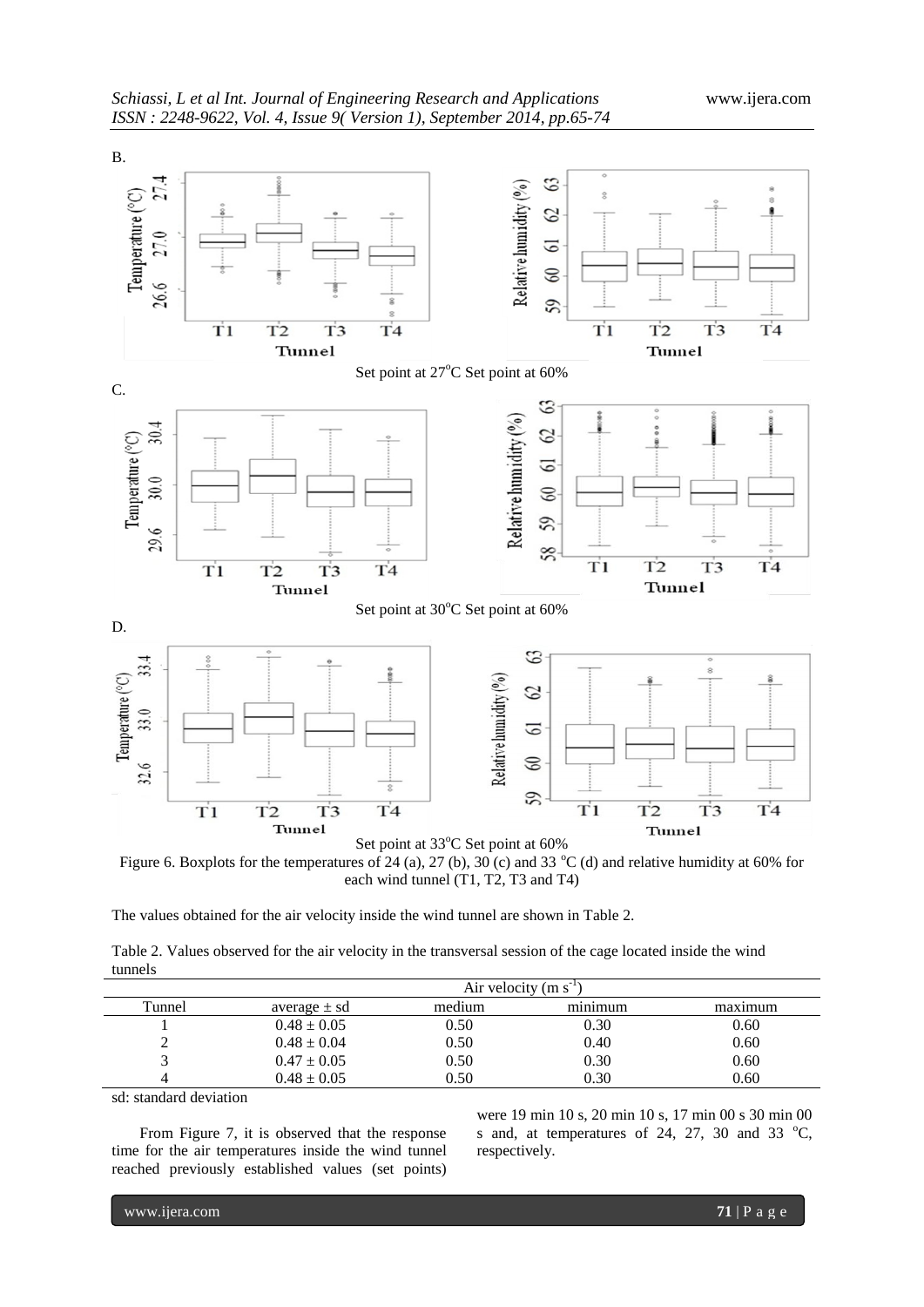The variations of the temperatures of the external environment and in the interior of the room where the tunnels were located, for the previously mentioned set point values, were 29.95  $\pm$  2.8 °C and 22.28  $\pm$  0.54 °C, 30.83  $\pm$  2.68 °C and 23.91  $\pm$  0.59 °C, 30.13  $\pm$ 2.28 °C and 25.13  $\pm$  0.59 °C, 28.38  $\pm$  2.28 °C and  $27.05 \pm 1.22$  °C.



Figure 7. Behavior of the air temperature inside the wind tunnel, inside the room and in the external environment for the set points at 24 (a), 27 (b), 30 (c) and 33  $^{\circ}$ C (d)

Video images captured inside the wind tunnel by IP cameras (Figures 8A and 8B) allow the development of studies related to animal behavior (Cordeiro, 2007). In turn, the infrared images (Figures 8C and 8D) allow the monitoring of the animal surface temperature, allowing the conduction of researches involving only the evaluation of this animal's response, the study of direct evaporative

www.ijera.com **72** | P a g e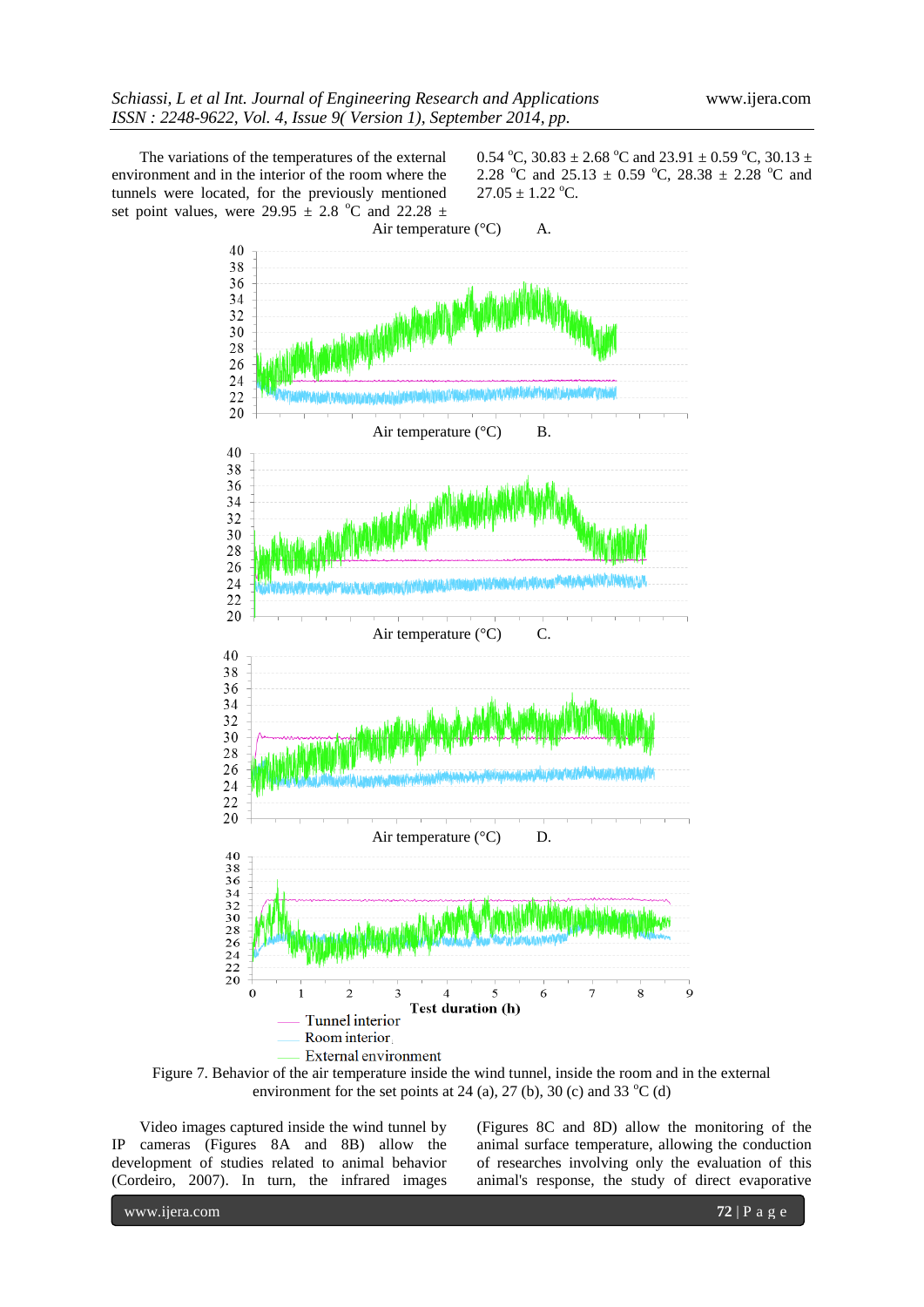cooling (Yanagi Junior et al., 2002) and, the validation of models based on equations of heat and

mass transfer.



Figure 8. Video (A and B) and infrared (C and D) images captured inside the wind tunnels, for the temperatures at 24 °C (A and C) and 30 °C (B and D), and, relative humidity at 60 %

#### **IV. CONCLUSIONS**

A system for acquisition, storage and control of data was developed for studies on the interaction between thermal conditions and physiological responses of small animals. It was found that the system showed deviations of  $\pm$  0.19 °C  $\pm$  0.75% and  $\pm$  0.05 m s<sup>-1</sup> for t<sub>air</sub>, RH and V, respectively, when comparing the values measured inside the tunnels to those previously established (set points).

### **V. AKNOWLEGDMENTS**

The authors thank CAPES, CNPq and FAPEMIG for the financial support given to the project.

### **LITERATURE CITED**

- [1] Cordeiro, M. B. *Análise de imagens na avaliação do comportamento, do bem-estar e do desempenho de pintos de corte submetidos a diferentes sistemas de aquecimento.* 2007. 121 p. Tese (Doutorado em Engenharia Agrícola – Construções Rurais e Ambiência) – Universidade Federal de Viçosa, Viçosa, 2007.
- [2] Damasceno, F. A.; Yanagi Junior, T.; Lima, R. R.; Gomes, R. C. C.; Moraes, S. R. P. *Avaliação do bem-estar de frangos de corte em dois galpões comerciais climatizados.*

Ciência e Agrotecnologia, Lavras, v.34, n.4, p.1031-1038, jul./ago. 2010. <http://dx.doi.o rg/10.1590/S1413-7054201 0000400033>. 21 Jun. 2012.

- [3] Ferreira, F.; Campos, W. E.; Carvalho, A. U.; Pires, M. F. A.; Martinez, M. L.; Silva, M. V. G. B.; Verneque, R. S.; Silva, P. F. *Parâmetros clínicos, hematológicos, bioquímicos e hormonais de bovinos submetidos ao estresse calórico.* Arquivo Brasileiro de Medicina Veterinária e Zootecnia, Belo Horizonte, v.61, n.4, p.769- 776, ago. 2009. <<u>http://dx.doi.org/10.1590/</u> [S0102-09352009 000400002>](http://dx.doi.org/10.1590/%20S0102-09352009%20000400002). 05 Set. 2011.
- [4] Kiefer, C.; Meignen, B. C. G.; Sanches, J. F.; Carrijo, A. S. *Resposta de suínos em crescimento mantidos em diferentes temperaturas.* Archivos de Zootecnia, Córdoba, v.58, n.221, p.55-64, mar. 2009. [<http://dx.doi.org/10.4321/S0004-05922009](http://dx.doi.org/10.4321/S0004-05922009%20000100006)  [000100006>](http://dx.doi.org/10.4321/S0004-05922009%20000100006). 15 Jun. 2012.
- [5] Maia, A. S. C.; Silva, R. G.; Andrade, P. C. *Efeitos da temperatura e da movimentação do ar sobre o isolamento térmico do velo de ovinos em câmara climática.* Revista Brasileira de Zootecnia, Viçosa, v.38, n.1, p.104-108, jan. 2009.  $\frac{\text{http://dx.doi.org/10.}}{$ [1590/S1516-35982009000100014>](http://dx.doi.org/10.%201590/S1516-35982009000100014). 21 Jul. 2012.